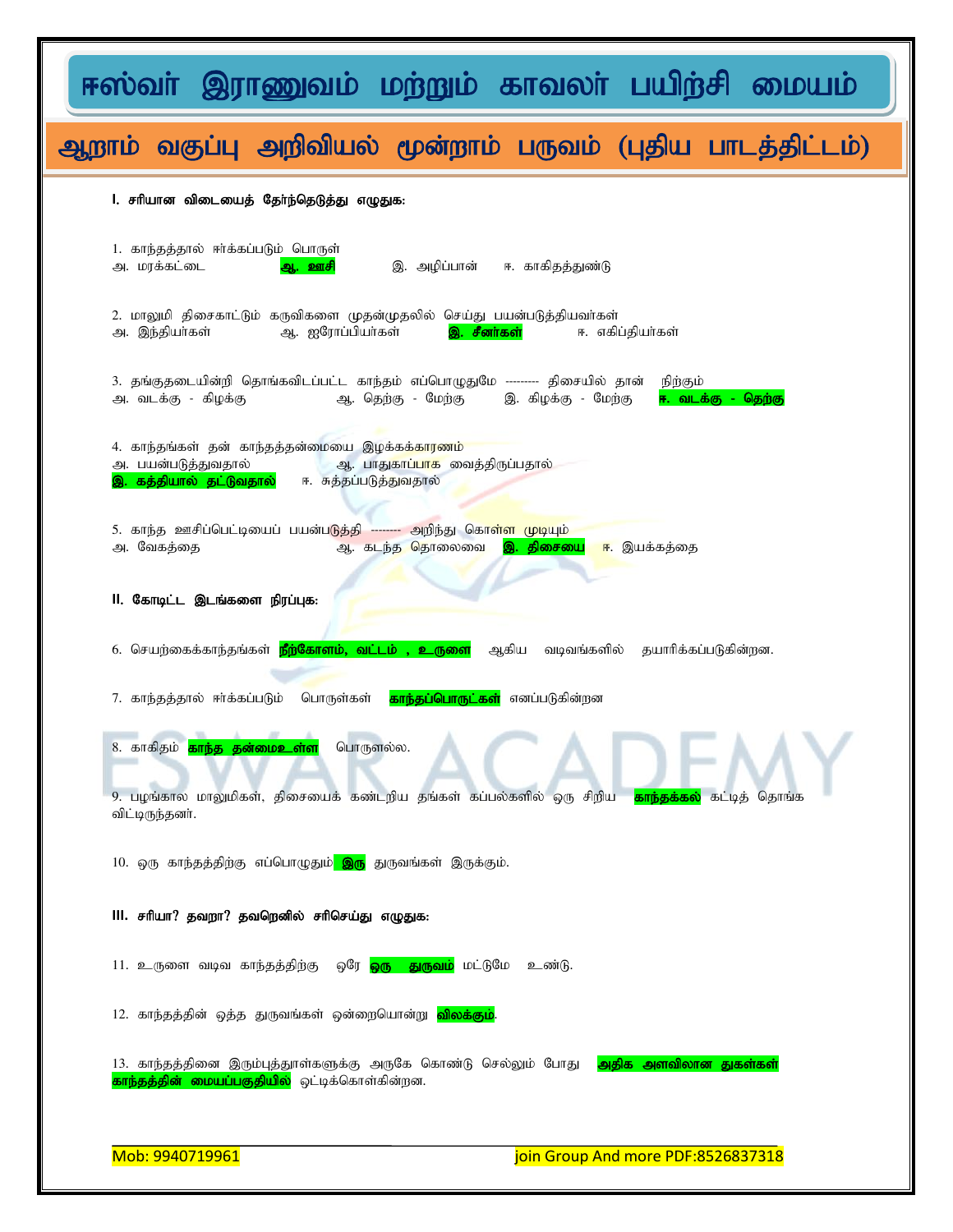|                                                                                                                                                                                                                                       | YouTube: eswar army academy |
|---------------------------------------------------------------------------------------------------------------------------------------------------------------------------------------------------------------------------------------|-----------------------------|
| 14. காந்த ஊசியினைப்  பயன்படுத்தி <mark>கிழக்கு</mark><br>மற்றும் <mark>மேற்கு</mark><br>திசைகளைக்                                                                                                                                     | கண்டறிய<br>(фіфщір.         |
| 15. இரப்பா் ஒரு <mark>காந்தப் பொருள்.</mark>                                                                                                                                                                                          |                             |
| 16. பொருத்துக:                                                                                                                                                                                                                        |                             |
| - அதிக காந்த வலிமை<br>1. காந்த திசைகாட்டி<br>$2.$ Fri $\dot{\mathbf{u}}$<br>- ஒத்த துருவங்கள்                                                                                                                                         |                             |
| 2<br>- எதிரெதிா் துருவங்கள்<br>3. விலக்குதல்                                                                                                                                                                                          |                             |
| 4. காந்த துருவங்கள்<br>- காந்த ஊசி                                                                                                                                                                                                    |                             |
| IV. பொருத்தமில்லாததை வட்டமிட்டுக் காரணம் கூறுக:                                                                                                                                                                                       |                             |
| 17. இரும்பு, ஆணி, குண்டூசி, <mark>இரப்பா் குழாய்,</mark><br>ஊசி                                                                                                                                                                       |                             |
| 18. மின்துாக்கி, தானியங்கிப் படிக்கட்டு, மின்காந்த இரயில், <mark>மின்பல்பு</mark>                                                                                                                                                     |                             |
| ஒளியூட்டுதல்<br>19. கவர்தல், விலக்குதல், திசை காட்டுதல்,                                                                                                                                                                              |                             |
|                                                                                                                                                                                                                                       |                             |
| l. பொருத்தமான விடையைத் தேர்ந்தெடுக்கவு <mark>ம்</mark> :                                                                                                                                                                              |                             |
|                                                                                                                                                                                                                                       |                             |
| உள்ள மொத்த<br>நீரில்<br>97% ------ ஆகும்<br>20. உலகில்                                                                                                                                                                                |                             |
| அ. நன்னீர்<br>ஆ. துாய நீர்<br>உப்புநீர்                                                                                                                                                                                               | ஈ. மாசடைந்த நீா்            |
| 21. பின்வருவனவற்றுள் எது நீ <mark>ர்சுழ</mark> ற்சியின் ஒரு படிநிலை அல்ல?                                                                                                                                                             |                             |
| அ. ஆவியாதல்<br>ஆ. ஆவி சுருங்குதல்<br>இ. மழை பொழிதல்                                                                                                                                                                                   | ஈ. காய்ச்சி வடித்தல்        |
|                                                                                                                                                                                                                                       |                             |
| 22. பின்வரும் முறைகளுள் நீராவியினை வளிமண்டலத்தினுள் சேர்ப்பது எது?<br>i. நீராவிப்போக்கு ii. மழைபொழிதல் iii. ஆவி சுருங்குதல் iv. ஆவியாதல்<br>அ. ii மற்றும் iiii ஆ. ii மற்றும் iv <mark>இ. iமற்றும் iv</mark><br>ஈ. <i>i</i> மற்றும் ii |                             |
| 23. நன்னீரில் சுமார் 30% நீர் எங்கே காணப்படுகிறது?<br>இ. மற்ற நீர் ஆதாரங்கள் ஈ. மேற்பரப்பு நீர்<br>அ. பனி ஆறுகள்<br>ஆ. நிலத்தடி நீா்                                                                                                  |                             |
| 24. வீட்டில் நீா சுத்திகரிப்பின் பொழுது பெருமளவு உவா்ப்பு நீா வெளியேறுகிறது. வெளியறிய உவா்ப்பு<br>மீளப் பயன்படுத்தும் சிறந்த வழி யாதெனில்                                                                                             | நீரினை                      |
| அ. வெளியேறிய நீரை ஆழ்துளை கிணற்றருகே விட்டு கசிய வைக்கலாம்.<br>அந்நீரை செடிகளுக்கு நீருற்ற பயன்படுத்தலாம்                                                                                                                             |                             |
| ஆ<br>வெளியேறிய நீரை கொதிக்க வைத்து, பின் குளிர வைத்து பருகலாம்.<br>இ.<br>அதில் அதிகமான உயிா் சத்துகள் இருப்பதால் அதனை சமையலுக்குப் பயன்படுத்தலாம்.<br>Æ.                                                                              |                             |
|                                                                                                                                                                                                                                       |                             |
|                                                                                                                                                                                                                                       |                             |
|                                                                                                                                                                                                                                       |                             |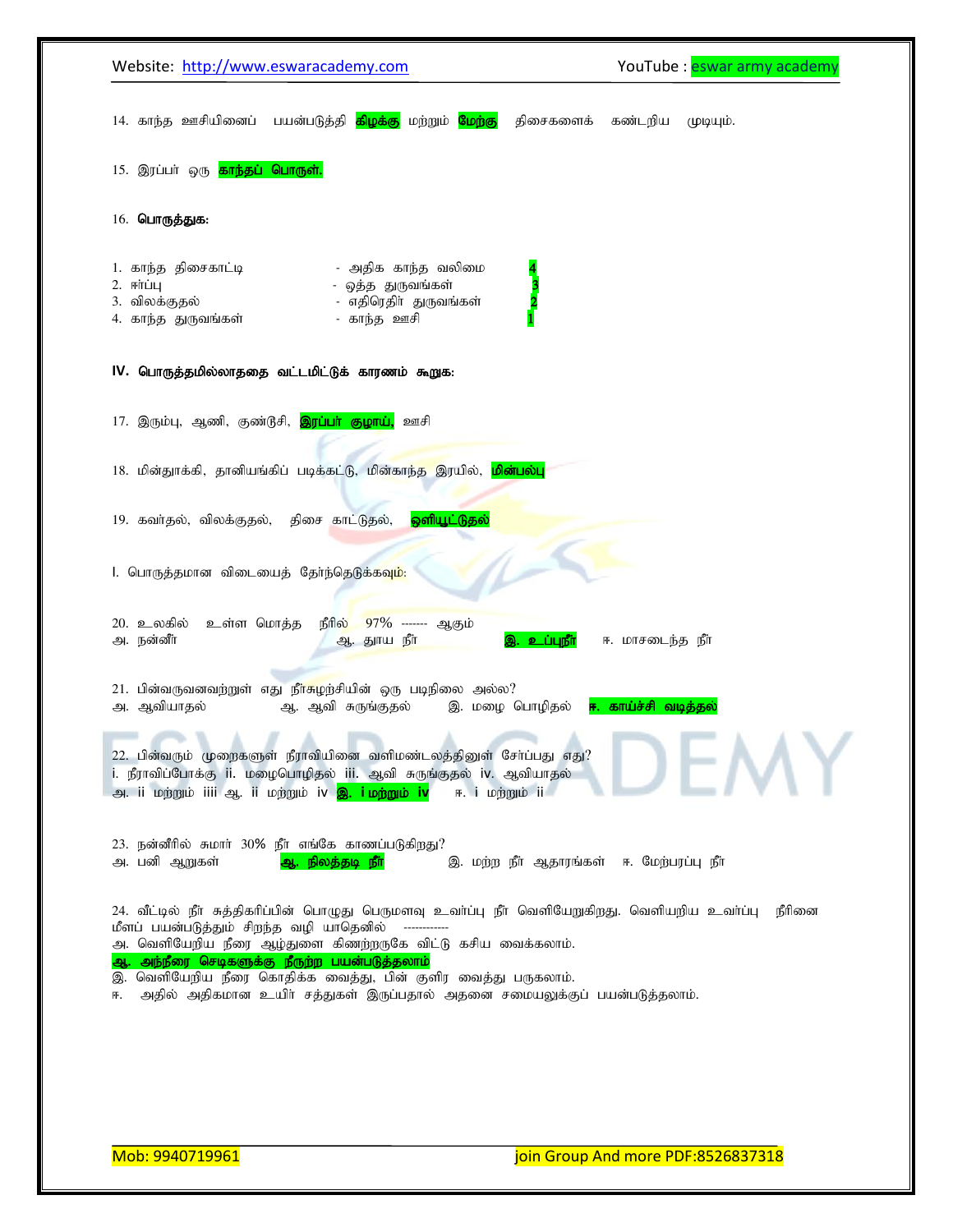## Website: http://www.eswaracademy.com variable and the YouTube : eswar army academy

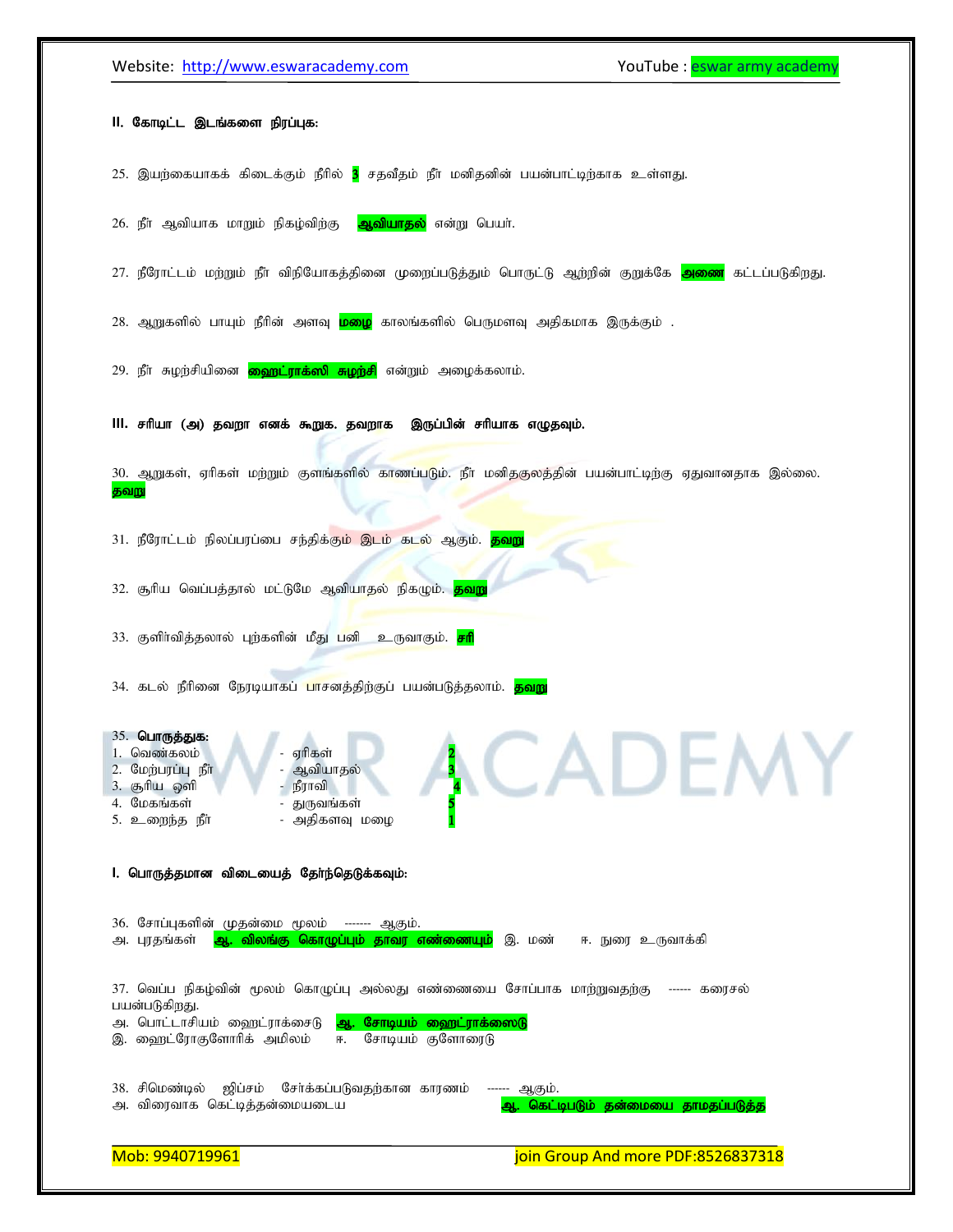|                                              | Website: http://www.eswaracademy.com                                                                                                                         | YouTube: eswar army academy                                                                              |
|----------------------------------------------|--------------------------------------------------------------------------------------------------------------------------------------------------------------|----------------------------------------------------------------------------------------------------------|
| இ. கடினமாக்க                                 | கலவையை உருவாக்க<br>厈.                                                                                                                                        |                                                                                                          |
| 39. பீனால் என்பது --------                   |                                                                                                                                                              |                                                                                                          |
| அ. காா்பாலிக் அமிலம்<br>இ. பென்சோயிக் அமிலம் | ஆ. அசிட்டிக் அமிலம்<br>ஈ. ஹைட்ரோகுளோரிக் அமிலம்                                                                                                              |                                                                                                          |
| அ. புரதங்களில் ஆ. கொழுப்புகளில்              | 40. இயற்கை ஒட்டும் பொருள் -------- இருந்து தயாரிக்கப்படுகின்றது.                                                                                             | <mark>இ. ஸ்டார்ச்சில்</mark> ஈ. வைட்டமின்களில்                                                           |
| II. கோடிட்ட இடங்களை நிரப்புக:                |                                                                                                                                                              |                                                                                                          |
| ஆகும்.                                       |                                                                                                                                                              | 41. வெங்காயம் நறுக்கும் போது நம் கண்களில் கண்ணீர் வரக் காரணமான வாயு <mark>புரோப்பேன் தயல் ஆக்சைடு</mark> |
|                                              | 42. சோப்பு தயாரிக்க நீர், தேங்காய் எண்ணெய் மற்றும் <mark>NAOH</mark> தேவைப்படுகின்றது.                                                                       |                                                                                                          |
|                                              | 43. உழவனின் நண்பன் என அழைக்கப்படுவது <mark>மண்புழு</mark> ஆகும்.                                                                                             |                                                                                                          |
| 44. சுற்றுச்சூழலக்கு உகந்தவை                 | <mark>செயற்கை</mark> உரங்கள் ஆகும்.                                                                                                                          |                                                                                                          |
|                                              | 45. இயற்கை பசைக்கு உதாரணம் <mark>ஸ்டாா்ச்</mark> ஆகும்.                                                                                                      |                                                                                                          |
|                                              | III. சரியா (அ) தவறா எனக் கூறுக. தவறாக இருப்பின் சரியாக எழுதவும்:                                                                                             |                                                                                                          |
|                                              | 46. செறிவூட்டப்பட்ட பீனால் கிருமிநாசினியாக பயன்படுகின்றது. <mark>தவறு</mark>                                                                                 |                                                                                                          |
|                                              | 47. ஜிப்சம் மருத்துவத் துறையில் அதிகளவு பயன்படுகின்றது. <mark>தவறு</mark><br>48. ஜிப்சத்தை சூடுபடுத்துவதன் மூலம் பாரிஸ்சாந்து கிடைக்கின்றது <mark>சரி</mark> |                                                                                                          |
|                                              | 49. ஒட்டும்பொருள் என்பது இரு பொருள்களை ஒன்றோடொன்று  பிரிக்கப் பயன்படுகிறது. <mark>சரி</mark>                                                                 |                                                                                                          |
|                                              | 50. NPK என்பது தாவரங்களுக்கான முதன்மைச் சத்துக்கள் ஆகும். <mark>சரி</mark>                                                                                   |                                                                                                          |
| 51. பொருத்துக:                               |                                                                                                                                                              |                                                                                                          |
| 1. $\mathbb{G}$ சாப்பு                       | - $C_6H_5$ OH                                                                                                                                                |                                                                                                          |
| 2. சிமெண்ட்                                  | - $CaSO_4$ 2H <sub>2</sub> O<br>- NaOH                                                                                                                       |                                                                                                          |
|                                              |                                                                                                                                                              |                                                                                                          |
| 3. உரங்கள்<br>4. ஜிப்சம்                     | - RCC                                                                                                                                                        |                                                                                                          |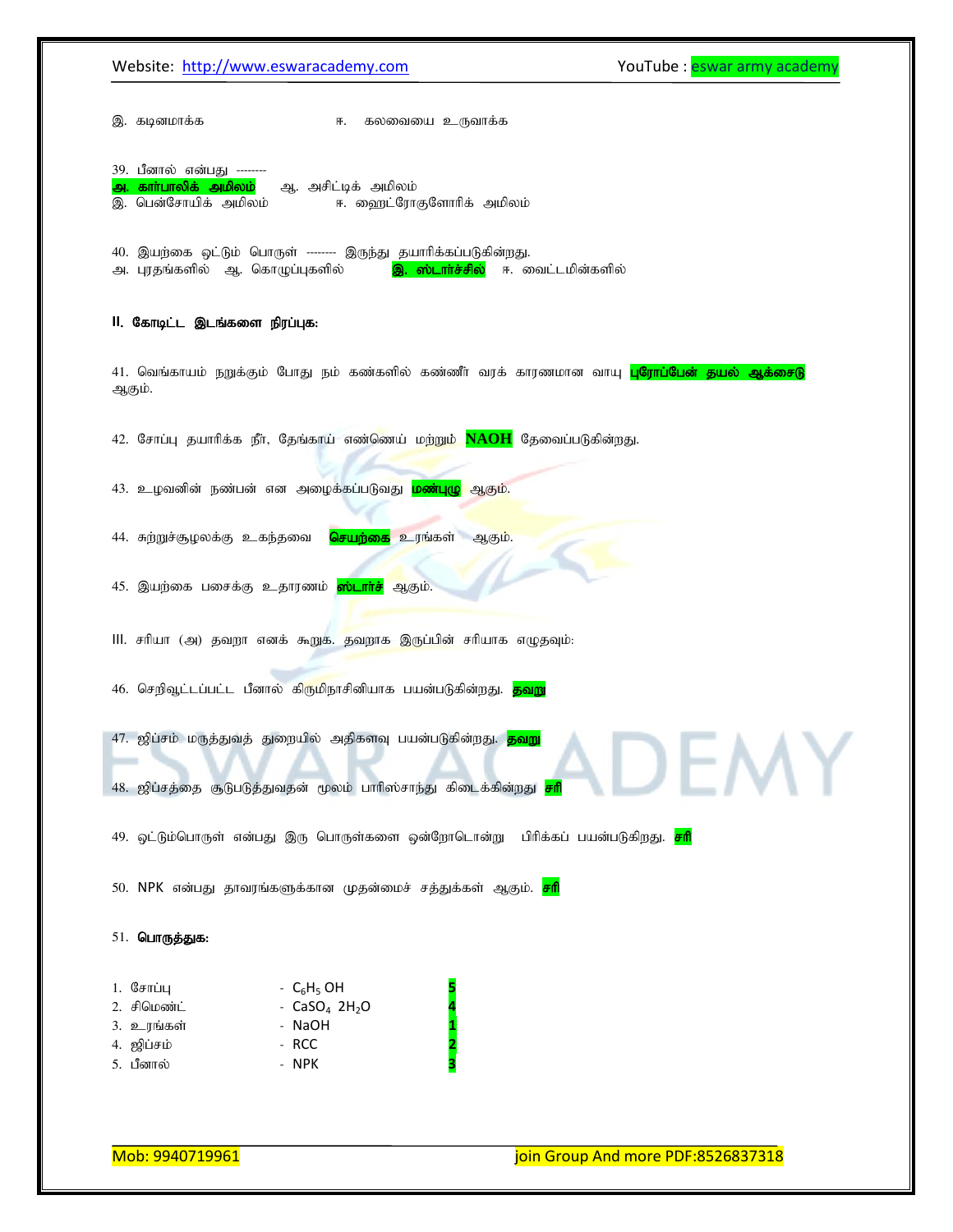| IV. ஒப்புமை தருக:<br>52. யூரியா : கனிம உரம் : : மண்புழு உரம் : <mark>இயற்கை உரம்</mark><br>53. -------------- இயற்கை ஒட்டும்பொருள் : : செலோ டேப் : செயற்கை ஒட்டும் பொருள்<br>l. சரியான விடையைத் தேர்ந்தெடுக்கவும்:<br>54. நன்னீா சூழ்நிலை மண்டலம் எது எனக் கண்டுபிடித்து எழதுக:<br>அ. குளம்<br>இ. நதி<br>ஆ. ஏரி<br>இவை அனைத்தும்<br>55. உற்பத்தியாளர்கள் எனப்படுபவை<br>அ. விலங்குகள்<br>இ. தாவரங்கள்<br>ஈ. பாம்புகள்<br>ஆ. பறவைகள்<br>56. உயிரினச் சிதைவிற்கு உள்ளாகும் கழிவு<br>ஆ. சமையலறைக் கழிவுகள்<br>அ. நெகிழி<br>இ. கண்ணாடி ஈ. அலுமினியம்<br>57. காற்றிலும், நீரிலும் ஏற்படக்கூடிய விரும்பத்தாகத மாற்ற <mark>ங்களை இப்ப</mark> டியும் அழைக்கலாம்<br>அ. மறுசுழற்சி<br>ஆ. மீண்டும் பயன்படுத்துதல்<br>இ. மாசுபாடு<br>ஈ. பயன்பாட்டைக்<br>குறைத்தல்<br>58. களைக்கொல்லிகளின் பயன்பாடு ------- மாசுபாட்டை உருவாக்கும்<br>அ. நில மாசுபாடு<br>ஆ. நீர் மாசுபாடு இ. இரைச்சல் மாசுபாடு<br>ஈ. அமற்றும் ஆ<br>II. கோடிட்ட இடங்களை நிரப்புக:<br>59. தாவரங்களை  உண்பவை <mark>முதல்</mark> நிலை நுகா்வோா்கள் ஆகும்.<br>ж.<br>60. சூழ்நிலை மண்டலத்தில் வெப்பநிலை, ஒளி மற்றும் காற்று போன்றவை <mark>காலநிலை</mark> காரணிகள் ஆகும்.<br><mark>மறுசுழற்சி</mark> என்ற நிகழ்வின் மூலம் கழிவுப்பொருள்களிலிருந்து புதிய பொருள்களை உருவாக்கலாம்.<br>61.<br>62. நீா மாசுபாடு மனிதனுக்கு <mark>தீங்கு விளைவிக்கும்</mark><br>நோயை உருவாக்குகிறது.<br>மீண்டும் பயன்படுத்துதல்<br>மற்றும்<br>ஆகியவற்றைக்<br>63.35<br>என்பது பயன்பாட்டைக்<br>குறைத்தல்,<br>மறுசுழற்சி<br>குறிக்கிறது.<br>III. சரியா (அ) தவறா எனக் கூறுக. தவறாக இருப்பின் சரியாக எழுதுக:<br>64. கடல் சூழ்நிலை மண்டலத்திற்கு பசிபிக் பெருங்கடல் ஓா் எடுத்துக்காட்டாகும். <mark>சரி</mark> | Website: http://www.eswaracademy.com | YouTube: eswar army academy |
|-------------------------------------------------------------------------------------------------------------------------------------------------------------------------------------------------------------------------------------------------------------------------------------------------------------------------------------------------------------------------------------------------------------------------------------------------------------------------------------------------------------------------------------------------------------------------------------------------------------------------------------------------------------------------------------------------------------------------------------------------------------------------------------------------------------------------------------------------------------------------------------------------------------------------------------------------------------------------------------------------------------------------------------------------------------------------------------------------------------------------------------------------------------------------------------------------------------------------------------------------------------------------------------------------------------------------------------------------------------------------------------------------------------------------------------------------------------------------------------------------------------------------------------------------------------------------------------------------------------------------------|--------------------------------------|-----------------------------|
|                                                                                                                                                                                                                                                                                                                                                                                                                                                                                                                                                                                                                                                                                                                                                                                                                                                                                                                                                                                                                                                                                                                                                                                                                                                                                                                                                                                                                                                                                                                                                                                                                               |                                      |                             |
|                                                                                                                                                                                                                                                                                                                                                                                                                                                                                                                                                                                                                                                                                                                                                                                                                                                                                                                                                                                                                                                                                                                                                                                                                                                                                                                                                                                                                                                                                                                                                                                                                               |                                      |                             |
|                                                                                                                                                                                                                                                                                                                                                                                                                                                                                                                                                                                                                                                                                                                                                                                                                                                                                                                                                                                                                                                                                                                                                                                                                                                                                                                                                                                                                                                                                                                                                                                                                               |                                      |                             |
|                                                                                                                                                                                                                                                                                                                                                                                                                                                                                                                                                                                                                                                                                                                                                                                                                                                                                                                                                                                                                                                                                                                                                                                                                                                                                                                                                                                                                                                                                                                                                                                                                               |                                      |                             |
|                                                                                                                                                                                                                                                                                                                                                                                                                                                                                                                                                                                                                                                                                                                                                                                                                                                                                                                                                                                                                                                                                                                                                                                                                                                                                                                                                                                                                                                                                                                                                                                                                               |                                      |                             |
|                                                                                                                                                                                                                                                                                                                                                                                                                                                                                                                                                                                                                                                                                                                                                                                                                                                                                                                                                                                                                                                                                                                                                                                                                                                                                                                                                                                                                                                                                                                                                                                                                               |                                      |                             |
|                                                                                                                                                                                                                                                                                                                                                                                                                                                                                                                                                                                                                                                                                                                                                                                                                                                                                                                                                                                                                                                                                                                                                                                                                                                                                                                                                                                                                                                                                                                                                                                                                               |                                      |                             |
|                                                                                                                                                                                                                                                                                                                                                                                                                                                                                                                                                                                                                                                                                                                                                                                                                                                                                                                                                                                                                                                                                                                                                                                                                                                                                                                                                                                                                                                                                                                                                                                                                               |                                      |                             |
|                                                                                                                                                                                                                                                                                                                                                                                                                                                                                                                                                                                                                                                                                                                                                                                                                                                                                                                                                                                                                                                                                                                                                                                                                                                                                                                                                                                                                                                                                                                                                                                                                               |                                      |                             |
|                                                                                                                                                                                                                                                                                                                                                                                                                                                                                                                                                                                                                                                                                                                                                                                                                                                                                                                                                                                                                                                                                                                                                                                                                                                                                                                                                                                                                                                                                                                                                                                                                               |                                      |                             |
|                                                                                                                                                                                                                                                                                                                                                                                                                                                                                                                                                                                                                                                                                                                                                                                                                                                                                                                                                                                                                                                                                                                                                                                                                                                                                                                                                                                                                                                                                                                                                                                                                               |                                      |                             |
|                                                                                                                                                                                                                                                                                                                                                                                                                                                                                                                                                                                                                                                                                                                                                                                                                                                                                                                                                                                                                                                                                                                                                                                                                                                                                                                                                                                                                                                                                                                                                                                                                               |                                      |                             |
|                                                                                                                                                                                                                                                                                                                                                                                                                                                                                                                                                                                                                                                                                                                                                                                                                                                                                                                                                                                                                                                                                                                                                                                                                                                                                                                                                                                                                                                                                                                                                                                                                               |                                      |                             |
|                                                                                                                                                                                                                                                                                                                                                                                                                                                                                                                                                                                                                                                                                                                                                                                                                                                                                                                                                                                                                                                                                                                                                                                                                                                                                                                                                                                                                                                                                                                                                                                                                               |                                      |                             |
|                                                                                                                                                                                                                                                                                                                                                                                                                                                                                                                                                                                                                                                                                                                                                                                                                                                                                                                                                                                                                                                                                                                                                                                                                                                                                                                                                                                                                                                                                                                                                                                                                               |                                      |                             |
|                                                                                                                                                                                                                                                                                                                                                                                                                                                                                                                                                                                                                                                                                                                                                                                                                                                                                                                                                                                                                                                                                                                                                                                                                                                                                                                                                                                                                                                                                                                                                                                                                               |                                      |                             |
| 65. பாக்டீரியாக்கள் மற்றும் பூஞ்சைகள் ஆகியன சிதைப்பவைகள் என அழைக்கப்படுகின்றன. <mark>சரி</mark>                                                                                                                                                                                                                                                                                                                                                                                                                                                                                                                                                                                                                                                                                                                                                                                                                                                                                                                                                                                                                                                                                                                                                                                                                                                                                                                                                                                                                                                                                                                               |                                      |                             |
| Mob: 9940719961<br>join Group And more PDF:8526837318                                                                                                                                                                                                                                                                                                                                                                                                                                                                                                                                                                                                                                                                                                                                                                                                                                                                                                                                                                                                                                                                                                                                                                                                                                                                                                                                                                                                                                                                                                                                                                         |                                      |                             |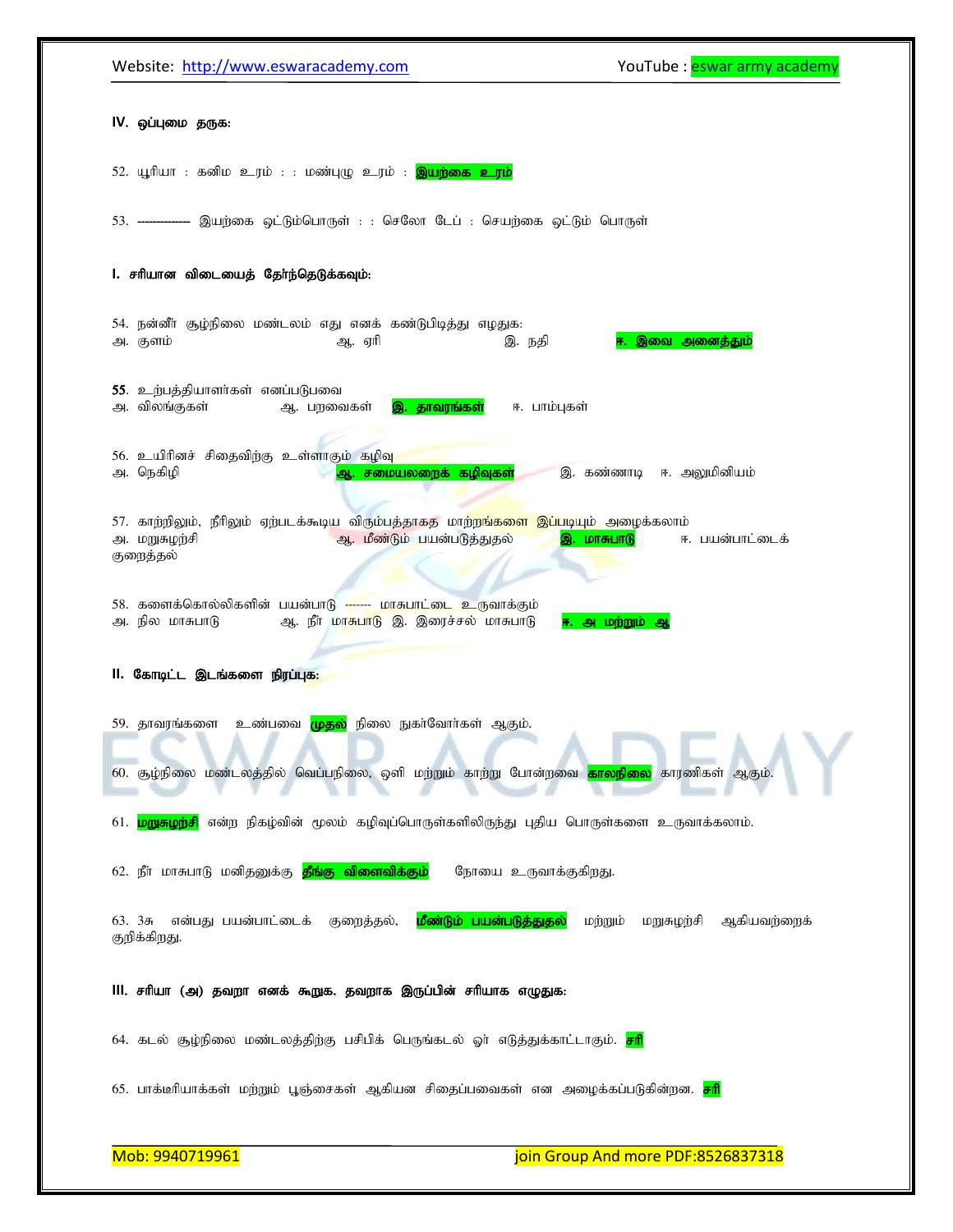Website: http://www.eswaracademy.com example and the YouTube : eswar army academy İ 66. மனிதக் கழிவுகளும், விலங்கினக் கழிவுகளும், உயிரினச் சிதைவிற்கு உட்படாத கழிவுகளுக்கு எடுத்துக் காட்டுக்களாகும். <mark>தவறு</mark> 67. அளவுக்கு அதிகமாக களைக் கொல்லிகளைப் பயன்படுத்தினால் ஒலி மாசுபாடு உருவாகும். <mark>தவறு</mark> 68. திடக்கழிவு மேலாண்மை விதிகளின்படி, கழிவுகளை நாம் இரண்டு வகைகளாகப் பிரிக்க வேண்டும்.<mark>தவறு</mark> 69. **பொருத்துக:** 1. உயிரினக் கூறுகள் நிலவாழ் சூழ்நிலை 2. சாக்கடைக் கழிவுகள் நில மாசுபாடு <mark>3</mark> 3. nraw ;if cuq;fs; - fhw ;W khRghL 5 4. ghiytdk; - ePh; khRghL 2 5. Gif - tpyq;Ffs; 1 1. சரியான விடையைத் தேர்ந்தெடுத்து எழுதுக: 70. தாவரங்களின் மகரந்தகச் சேர்க்கைக்கு உதவும் பறவை m. thj;J M. fpsp ,. Xrdpr ;rpl ;L <. Gwh 71. இயற்கையான கொசு விரட்டி அ. ஜாதிக்காய் ஆ. மூங்கில் <mark>இ.</mark> இஞ்சி <mark>ஈ. வேம்ப</mark>ு 72. பின்வருவனவற்றுள் எது வேர் அல்ல? <mark>அ. உருளைக் கிழங்கு</mark> ஆ. கேரட் <mark>, டெ. இ. முள்ளங்கி , ட</mark>ை. டானிப் 73. பின்வருவனவற்றுள் எது வைட்டமின் "ஊ" குறைப்பாட்டைப் போக்குகிறது? m. ney;yp M. Jsrp ,. kQ;rs; <. Nrhw;Wf ;fw;whio 74. இந்தியாவின் தேசிய மரம் எது? அ. வேப்ப மரம் ஆ. பலா மரம் <mark>இ. ஆலமரம்</mark> ஈ. மாமரம் **II. கோடிட்ட இடங்களை நிரப்புக:** 75. ஒவ்வொரு ஆண்டும் அக்டோபா் <mark>16</mark> ஆம் நாள் உலக உணவு தினமாகக் கொண்டாடப்படுகிறது. 76. <mark>பருத்தி</mark> நெசவு நாருக்கு எடுத்துக்காட்டாகும். 77. நான் தமிழ்நாட்டின் மாநில மரம். நான் யாா்? <mark>பனை</mark> 78. <mark>துளசி</mark> இலையின் சாறு இருமலையும், மாா்புச் சளியையும் குணமாக்குகிறது. 79. அவரைக் குடும்பத்தைச் சாா்ந்த தாவரங்களின் உண்ணக் கூடிய விதைகள் <mark>பருப்புகள் பயிறுவகை</mark> எனப்படுகின்றன.

Mob: 9940719961 join Group And more PDF:8526837318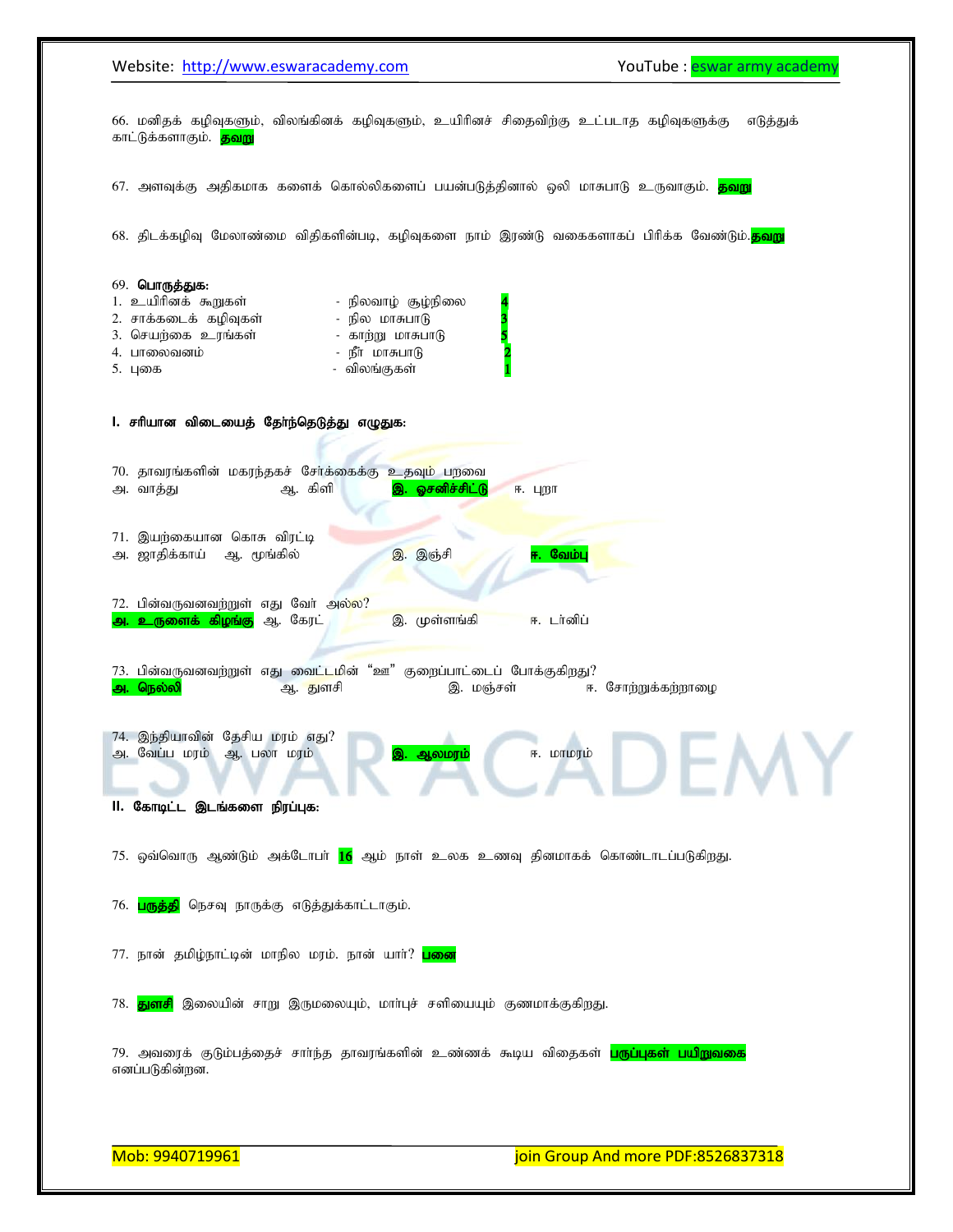